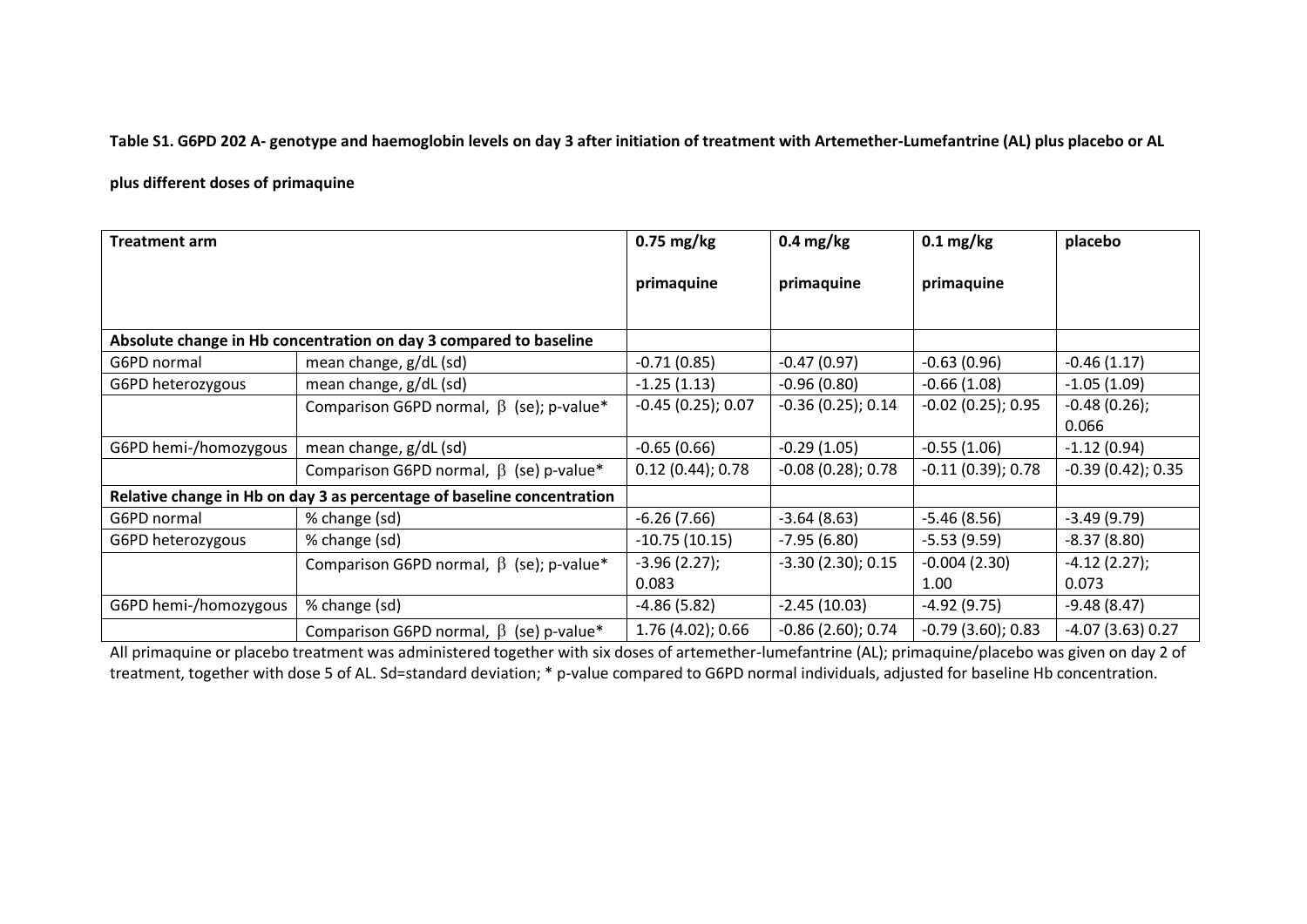**Table S2. G6PD 202 A- genotype and haemoglobin levels on day 7 after initiation of treatment with Artemether-Lumefantrine (AL) plus placebo or AL plus different doses of primaquine**

| <b>Treatment arm</b>                                                 |                                                    | $0.75$ mg/kg          | $0.4 \text{ mg/kg}$   | $0.1$ mg/kg         | placebo                |
|----------------------------------------------------------------------|----------------------------------------------------|-----------------------|-----------------------|---------------------|------------------------|
|                                                                      |                                                    | primaquine            | primaquine            | primaquine          |                        |
| Absolute change in Hb concentration on day 7 compared to<br>baseline |                                                    |                       |                       |                     |                        |
| G6PD normal                                                          | mean change, g/dL (sd)                             | $-0.41(0.95)$         | $-0.25(1.22)$         | $-0.30(1.07)$       | $-0.11(1.33)$          |
| G6PD heterozygous                                                    | mean change, g/dL (sd)                             | $-1.08(1.14)$         | $-0.99(1.48)$         | $-0.07(0.98)$       | $-0.49(1.40)$          |
|                                                                      | Comparison G6PD normal, $\beta$ (se); p-<br>value* | $-0.52(0.26)$ ; 0.048 | $-0.55(0.28); 0.054$  | $0.24(0.26)$ ; 0.35 | $-0.30(0.28);$<br>0.28 |
| G6PD hemi-<br>/homozygous                                            | mean change, g/dL (sd)                             | $-1.10(1.34)$         | $-0.48(0.76)$         | $-0.07(1.21)$       | $-1.02(0.81)$          |
|                                                                      | Comparison G6PD normal, $\beta$ (se) p-<br>value*  | $-0.59(0.47); 0.21$   | $-0.66(0.32)$ ; 0.043 | $-0.05(0.40); 0.91$ | $-0.57(0.46);$<br>0.22 |
| Relative change in Hb on day 7, as percentage of baseline            |                                                    |                       |                       |                     |                        |
| concentration                                                        |                                                    |                       |                       |                     |                        |
| G6PD normal                                                          | % change (sd)                                      | $-3.25(8.60)$         | $-1.28(11.24)$        | $-2.16(9.71)$       | $-0.23(11.34)$         |
| G6PD heterozygous                                                    | % change (sd)                                      | $-9.38(10.4)$         | $-7.79(12.57)$        | $-0.01(8.56)$       | $-3.26(12.26)$         |
|                                                                      | Comparison G6PD normal, $\beta$ (se); p-<br>value* | $-4.93$ (2.42); 0.044 | -4.82 (2.66); 0.073   | 2.28 (2.35); 0.34   | $-2.43(2.47);$<br>0.33 |
| G6PD hemi-<br>/homozygous                                            | % change (sd)                                      | $-7.97(12.40)$        | $-4.29(7.70)$         | $-0.05(11.45)$      | $-8.59(7.28)$          |
|                                                                      | Comparison G6PD normal, $\beta$ (se) p-<br>value*  | $-3.91(4.29)$ ; 0.36  | $-6.71(3.02)$ ; 0.028 | $-0.33(3.68);0.93$  | $-5.66(4.04);$<br>0.16 |

All primaquine or placebo treatment was administered together with six doses of artemether-lumefantrine (AL); primaquine/placebo was given on day 2 of treatment, together with dose 5 of AL. Sd=standard deviation; \* p-value compared to G6PD normal individuals, adjusted for baseline Hb concentration.